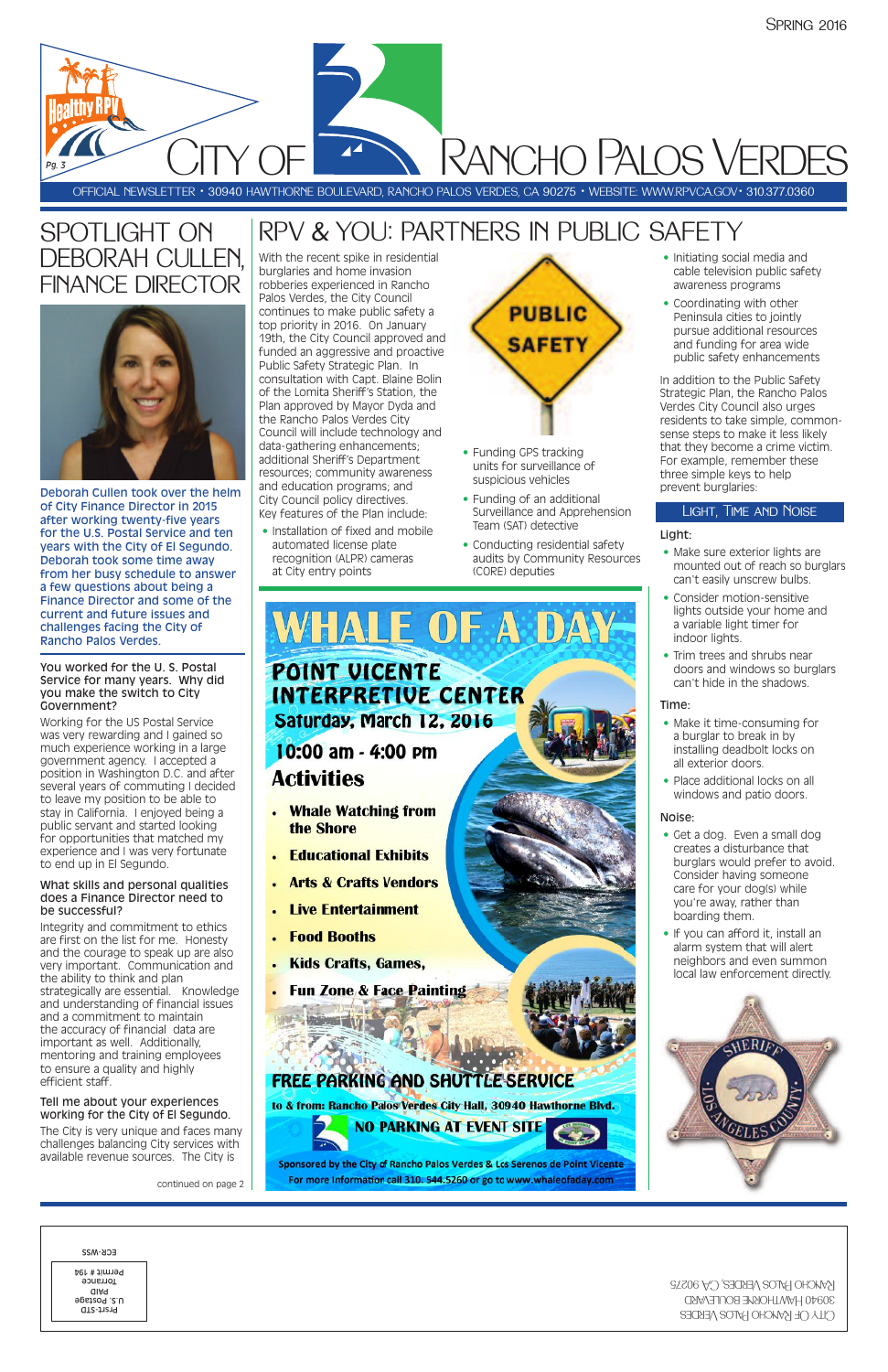### PRESIDENTIAL PRIMARY ELECTION TUESDAY, JUNE 7, 2016



Monday, May 23, 2016 is the last day to register to vote in the upcoming Presidential Primary Election scheduled for Tuesday, June 7, 2016. If you have just moved into the City you will need to re-register. You will also need to re-register if you have changed your name or wish to change your political party affiliation. Voter Registration can be completed online at the following link: http://registertovote.ca.gov/ or if you prefer to register by mail, Voter Registration forms are available at City Hall, the Post Office, and the library.

### **VOTE BY MAIL**

Voters who wish to vote by mail for the upcoming election or become a Permanent Vote by Mail Voter should visit the Los Angeles County Registrar-Recorder/County Clerk's website at http://www.lavote.net/ to print or download the application.

#### POLLING LOCATION

On Election Day, residents can locate their polling place by using the Los Angeles County Registrar-Recorder/County Clerk's website at http://www.lavote.net/Locator/.

Voters who do not have access to the Internet can contact the City Clerk's Office at 310.544.5217 or 310.544.5208 for assistance in locating their polling place. Polling locations are open from 7:00 am to 8:00 pm on Election Day.



EARTH DAY IS APRIL 22! In celebration of Earth Day, the City is focusing on reusing, reducing and recycling.

### HOUSEHOLD HAZARDOUS WASTE (HHW) & ELECTRONICS WASTE (E-Waste) EVENT

PV Peninsula Annual Household Hazardous Waste/Electronics Waste Roundup

Saturday, May 14, 2016, 9am-3pm Point Vicente Park/Civic Center (City Hall/ City Yard) 30940 Hawthorne Blvd.

Clean out your garage and help the environment. Visit the County website www.lacsd.org, call 1-888-CleanLA, or go to http://www.rpvca.gov/DocumentCenter/View/1155 for more information and a list of acceptable items .







full-service which means they have their own Police and Fire Departments. During my tenure the City established funding for the retiree health unfunded liability and established a revenue-smoothing methodology that created a stable revenue stream from year-to-year and successfully reduced Police and Fire salaries and benefits through labor negotiations. That being said, my experience in El Segundo was very exciting, challenging and rewarding. I really enjoyed working with the community and all the highly professional and dedicated employees.

#### What are some of the financial strengths of Rancho Palos Verdes and what are some of its most significant challenges?

The City has very healthy reserves, no debt and very solid revenue sources primarily from property tax. The City expenditures run well below the annual General Fund revenues which enables funding of capital projects. A few challenges that I see in the future relate to recruitment and retention of City employees in conjunction with the cost of benefits and developing a long-term capital plan and identifying funding sources.

#### What would you like the residents of RPV to know about you?

I love my job and am thrilled to be able to contribute to the community of Rancho Palos Verdes. My goal is to continue to improve transparency, service levels and processes to provide excellent service to the community.

You've implemented transparencyrelated software both at El Segundo and already during your tenure in RPV. Explain your thoughts about the need for transparency in City Government and Finance's role.

Transparency is key to gaining the trust of the community and a very fundamental aspect to being successful in my position. I feel it is extremely important to provide data and information as soon as it is available to help the Council and community make informed decisions. By implementing OpenGov, we now have a platform that provides current financial information through an easy to use portal.

#### Hobbies/Interests:

I enjoy spending time with my family, golfing with my husband, and reading.

### COMPOSTING WORKSHOP

#### Saturday, April 2, 2016 9:30am-11am Hesse Park, Fireside Room

The City will host host an LA Countysponsored composting workshop for beginners on Saturday, April 2nd, from 9:30 am to 11 am at Hesse Park, Fireside Room. This workshop is open to all LA County residents. One compost or worm bin will be raffled to attendees. The County



plans to sell discounted compost and worm bins after the event, but accepts cash and check only! Go to www.smartgardening.com for more information on composting and other workshops. The City offers a rebate on the bins to residents (restrictions apply). For more information go to:

#### http://www.rpvca.gov/DocumentCenter/View/1148.

#### Last Day To Register

### VOLUNTEER OPPORTUNITIES APLENTY!

#### Native Plant Garden Volunteer Days

#### Sunday: March 13 & Saturdays: April 16, May 21, and June 18 10am-Noon

Volunteers interested in learning about native California plants and gardening skills are wanted to help keep the Point Vicente Native Plant Garden beautiful and pristine. Ages 14 and older and all skill levels are welcome.

#### Abalone Cove Volunteer Day

Saturday, March 19, 2016 Noon-3pm Call 310.544.5260 for more information and to sign up. Volunteer Events are happening regularly at other sites, too. Please check out our latest events and sign up at rpvca.gov or call 310.544.5260.



S

Rancho Palos Verdes has a variety of hills, slopes and steep terrain which can create the need for retaining walls. Below are guidelines for when a building permit is required for the construction of new retaining walls.

- 1) Any retaining wall that exceeds 48 inches/4 feet in height as measured from the bottom of the footing to the top of the wall.
- 2) Any retaining wall in excess of 30 inches/2.5 feet in height measured from the bottom of the footing to the top of the

wall that is constructed on or within 10 feet of a slope with a grade of 5:1 or steeper.

Retaining walls less than 3 feet in height with level backfill that are located further than 10 feet from a slope, separated a minimum distance of 3 feet apart, and of which the total grading is less than 20 cubic yards, do not require a building permit.

If you have any questions please feel free to contact the Building and Safety Dept. at 310.265.7800.



### SPOTLIGHT ON DEBORAH CULLEN (Continued from page 1)

### RETAINING RETRAINING! RETAINING WALL GUIDELINES

### FREE DOCUMENT SHREDDING & E-WASTE COLLECTION & MULCH GIVEAWAY EVENT

#### Saturday, April 23, 2016, 8am-11am Point Vicente Park/Civic Center (City Hall) 30940 Hawthorne Blvd.

#### Confidential Shredding!

Certified shredding trucks will shred all your documents confidentially on-site at the event.

#### Electronics Disposal!

Bring your unwanted electronics such as TVs, computers, printers and

fax machines. No household hazardous waste will be accepted.

#### Mulch Giveaway

Free mulch will be available to residents, while supplies last. This is a self-service and self-haul event. Please bring your own trashcans or sturdy yard bags, gloves and shovel. Limit of 3 cans/bags per vehicle.

This event is offered exclusively to EDCO residential customers in RPV. Please bring proof of RPV residency such as a recent utility bill. For more information check http://www.rpvca.gov/DocumentCenter/ View/6892 or www.rpvrecylces.com

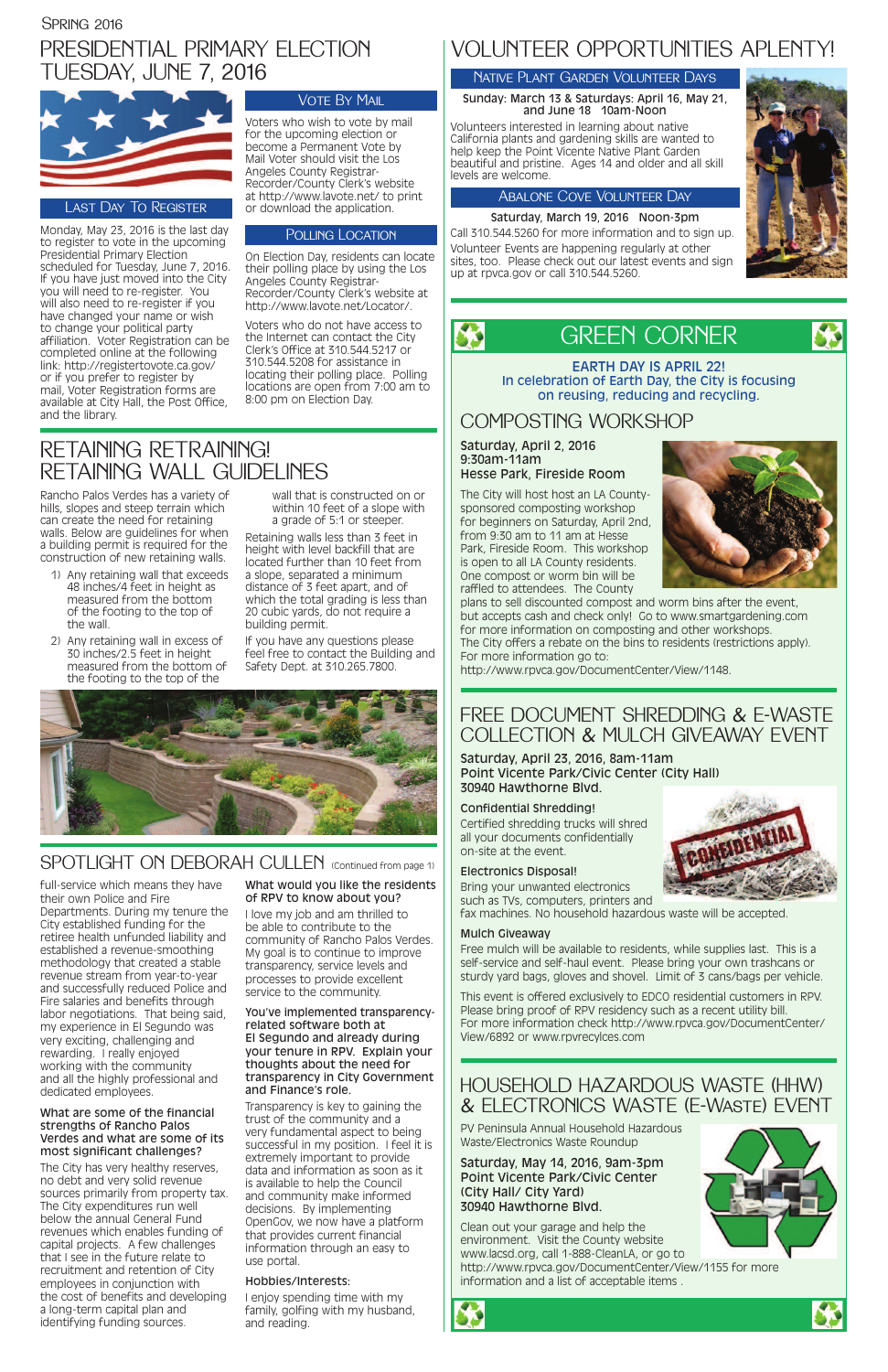# STORY TIME FUN!

Story time, songs, finger plays and crafts. Program geared to parents and children ages 2 to 5, but children of all ages welcome. Free admission! Hosted by RPV Recreation and Parks Department and Palos Verdes Library District's Young Readers' Department.



### **LITTLE CRITTER AFTERNOON TALES**

2nd Wednesdays, 1:00pm-2:00pm March 9, April 13, May 11 & June 8 Hesse Park

29301 Hawthorne Boulevard

Saturday, March 12, 2016 ~ 10:00am-4:00pm Point Vicente Interpretive Center 31501 Palos Verdes Drive West



### PADDLE BATTLE! WOMEN'S PADDLE TENNIS TOURNAMENT

#### Saturday, March 19, 2016 Ladera Linda Community Center 32201 Forrestal Drive

Paddle tennis classes begin May 3rd! Keep an eye out on the City's Recreation and Parks webpage for information! Sign-up on the City's "Notify Me" feature to receive information about paddle tennis classes and tournaments!

Women's doubles beginner through "B" level paddle tennis tournament!

\$25 per person and includes a tee shirt, trophies for 1st and 2nd place, and refreshments. Don't have a partner? We can find you one! Sign

up online at https://apm.activecommunities.com/rpv or you can mail in your registration by downloading a form from the City's website at: http://www.rpvca.gov/ Signup deadline is March 17th.

For more information, email Charlene at: charlenez@rpvca.gov

## FREE YOGA IN THE PARK

What's in a Namaste? Gretchen Karma, certified yoga instructor, will guide you to personalize your own yoga practice, with an emphasis on breathing and gentle mindful movement. All levels welcome; beginners encouraged. Please bring a mat.

Mondays: Noon-1:00pm (Beginning March 7) outdoors at Point Vicente Park/Civic Center 30940 Hawthorne Blvd. Meet by tennis court.

Tuesdays: 8:30am-9:30am outdoors at Hesse Park Meet at upper picnic area. 29301 Hawthorne Blvd.



# EGG HUNT EGGSTRAVAGANZA!

Saturday, March 26, 2016 ~ 10:00am-11:30am Ladera Linda Community Center 32201 Forrestal Drive



### **LITTLE FISH TALES BY THE SEA** 3rd Thursdays, 10:00am-11:00am

March 17, April 21, May 19 & June 16 Point Vicente Interpretive Center 31501 Palos Verdes Drive West

# WHAI F OF A DAY!

### SPRING 2016 BE A SOUTH BAY **ENVIRONMENTAL** SERVICES CENTER VOLUNTEER



# RECREATION PROGRAMS - SPRING INTO FUN! For more information on all programs, visit www.rpvca.gov or call 310.544.5260.

### MEET THE GOATS



#### Sat., April 16, 2016 11am-1pm Point Vicente Interpretive Center 31501 Palos Verdes Drive

The City and Fire Grazers Inc. co-sponsor this fun event during which kids and adults get to meet and feed the hardworking goats that clear brush in the City to reduce fire hazards! Free!



Register online at apm.activecommunities.com/rpv Register today! Pre-registration Deadline: March 16th.

Hop on over and join the Big Bunny for a morning full of fun and eggcitement! Enjoy Prizes & Refreshments!

#### Abalone Cove **SHORELINE PARK**

Ages: 1-8 years. Fee: \$15 per person. Bring your own basket and camera.

The City of Rancho Palos Verdes wants YOU to be healthy!

To kick off the "Healthy RPV" program, please join us for FREE yoga classes on Mondays at City Hall from noon to 1pm and Tuesdays at Hesse Park from 8:30am-9:30am.

You can also check our Healthy RPV webpage at: www.rpvca.gov

Here you can look for healthy recipes, exercise tips, view exercise/sport classes and programs offered at our parks and check out our calendar for local events that will help you make fitness FUN!

To round out our Healthy RPV program, FREE kids coloring packs are available in RPV parks while supplies last!

Have an idea for our Healthy RPV program? Send us an email to parks@rpvca.gov. Parks Make Life Better!



The South Bay Cities Council of Governments Environmental Services Center (SBESC) is currently recruiting volunteers to work on current issues which promote energy and water conservation. Volunteers will assist with information for residents and municipalities, and also work to help South Bay businesses become more sustainable through their friendly online Green Building Challenge.

For more information, please visit their website at www.sbesc.com or contact Volunteer Coordinator, Martha Segovia, at 310.371.7222. Volunteer applications can be found at http://www.sbesc.com/ about/volunteer.

# JOIN US FOR FREE NATURE WALKS!

Los Serenos docents and volunteers will lead free nature walks at several beautiful Peninsula locations this spring. Wear sturdy walking shoes, sunscreen and a hat, and bring a bottle of water. Walks last about two hours and no reservations are required. In the event of rain, the walk will be cancelled. For more information about becoming a docent and leading hikes, visit the docent website at www.losserenos.org. To schedule a hike, please call 310.377.5370.

#### Sunday, April 3, Noon

Enjoy a moderate to strenuous walk to the tide pools. Learn about the fascinating marine life living in the intertidal zone. Wear sturdy walking shoes, because part of the hike will be on cobblestones. Parking fees will be waived for participants.

#### Saturday, February 27, 10 AM Saturday, May 21, 10 AM

Join us for a moderate to strenuous walk through coastal sage scrub habitat. Learn about the local geology. (Park near the gate on Forrestal Drive.)

Saturday, April 23, 3 PM Come enjoy a moderate to strenuous walk along the Alta Vicente trail through coastal sage habitat. Enjoy the wild flowers, visit one of the original Japanese farms, and see WW II and Cold War installations. (Meet at the RPV City Hall.)

#### General Information

#### Forrestal Nature Reserve

#### Alta Vicente Reserve



#### PV Lighthouse / PVIC / Vicente Bluffs Reserve

#### Saturday, June 18, 10 AM

Join us for docent-led tours of the Point Vicente Lighthouse grounds and Pt. Vicente Interpretive Center (PVIC) museum. Then we will walk through the PVIC native plant garden and learn about the plants, followed by an easy walk along the spectacular bluff top in the Vicente Bluffs Reserve. (Meet in the parking lot of PVIC.)